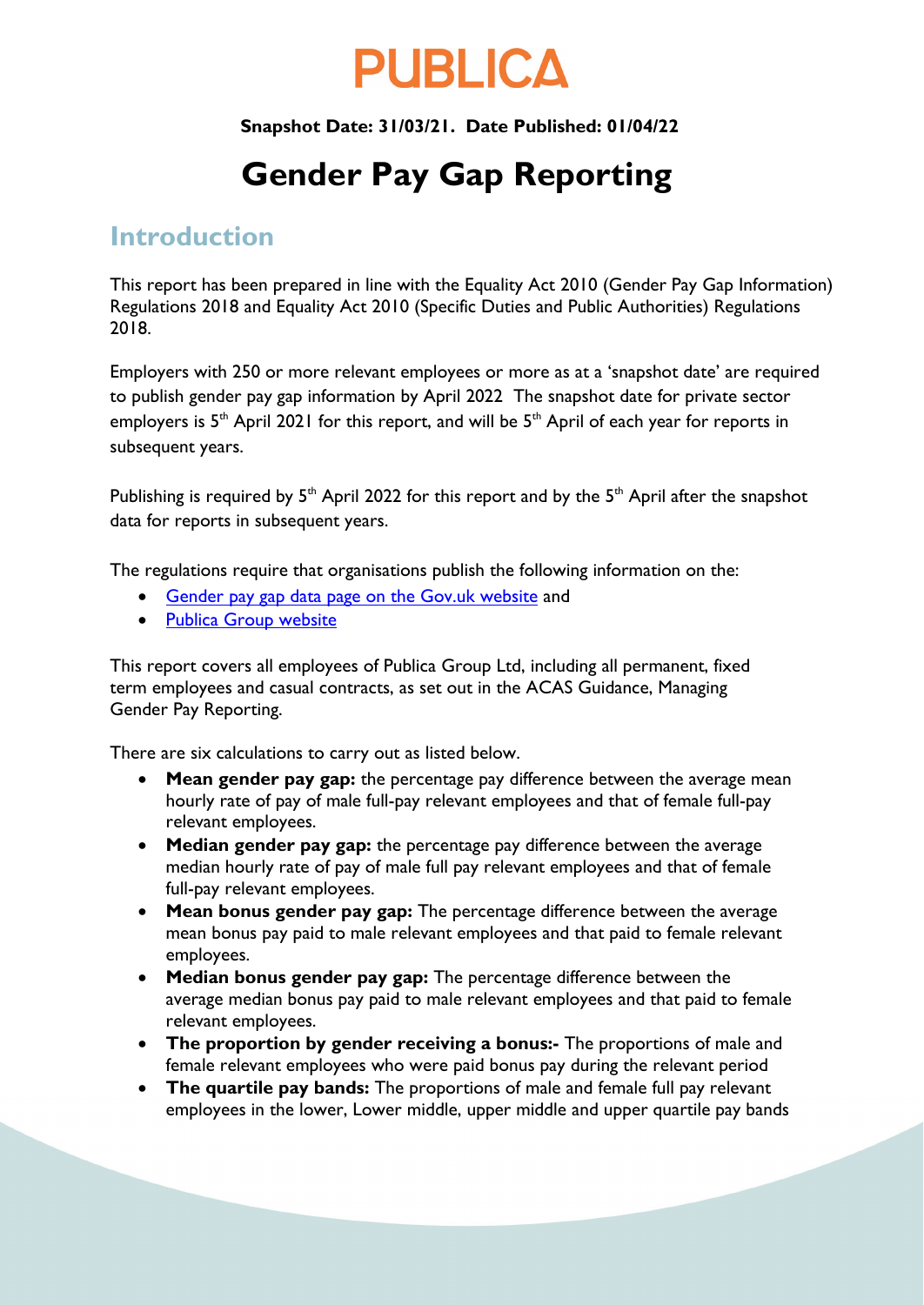Publica is committed to the principle of equal opportunities and equal treatment for all its employees. It has a clear policy of paying employees equally for the same or equivalent work, regardless of their gender. Publica operates a comprehensive job evaluation scheme to ensure that rates of pay are fair and based solely on the work being done and the pay framework was agreed in consultation with the recognised Trade Unions.

Publica is confident that its gender pay gap is not because they pay men and women differently for the same or equivalent work. Instead the gender pay gap is because men and women work in different roles and these roles have different salaries.

Please note that Publica does not pay bonuses.

The issue of equal pay and the gender pay gap are often confused. While the former concerns pay differences between individuals or groups performing the same or similar work, the gender pay gap is concerned with differences in the average earnings of men and women, regardless of their role or seniority. It is, therefore, a broader measure capturing not simply any equal pay issues within an organisation but also any pay inequalities resulting from differences in the sorts of jobs performed by men and women and the gender composition of the workforce by seniority.

## **Definition of pay**

In accordance with the regulations, pay includes basic pay, paid leave, allowances, shift premiums and bonus pay. It **does not** include overtime, expenses, the value of any salary sacrifice schemes (the reduction of salary is included), benefits in kind, redundancy and severance payments.

The data set out in this report has been calculated using the standard methodologies and guidance of the Gender Pay Gap regulations.

#### **Company's workforce by gender**



29.74% of our workforce are male

**185 members**



70.26% of our workforce are female

**437 members** 

## **Mean gender pay gap**

The mean gender pay gap for Publica is 18.2%

#### **Comparison with other organisations**

|                     | <b>Publica</b> | 2021 whole<br>economy | 2021 Public Admin<br>and Defence |
|---------------------|----------------|-----------------------|----------------------------------|
| Mean Gender Pay Gap | 8.2%           | 14.4%                 | 5.5%                             |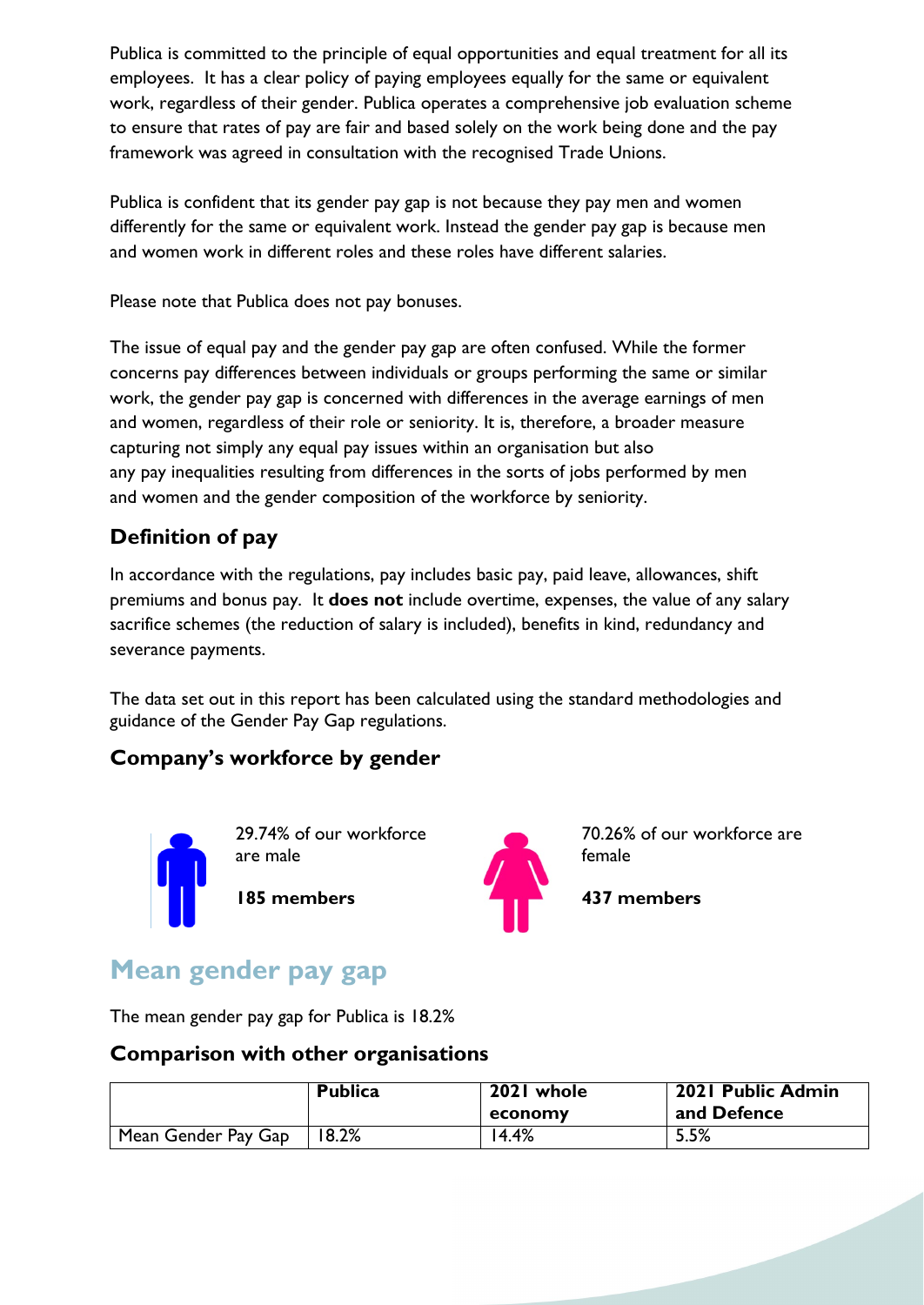The **ONS Annual Survey of Hours and Earnings** (ASHE) 2021 report states that the **whole economy Mean Gender Pay Gap is 14.4%** and for the sector (Public admin and defence) the Mean Gender Pay Gap is 5.5%.

The Mean Gender Pay Gap for Publica at 18.2% which is above that for the whole economy and significantly above that for organisations in the same sector. However there has been some improvement with the mean gender pay gap improving over recent years.

Publica is confident that men and women are paid equally for doing equivalent jobs across the organisation.

#### **Progress**

The table below shows progress each year.

| Year | Publica mean gender pay gap | Change from previous year |
|------|-----------------------------|---------------------------|
| 2021 | 18.2%                       | $-2.1%$                   |
| 2020 | 20.3%                       | $+0.2%$                   |
| 2019 | 20.1%                       | $+0.9$                    |
| 2018 | 19.2%                       |                           |

## **Median gender pay gap**

The median gender pay gap is 23.2%

#### **Comparison with other organisations**

|                          | <b>Publica</b> | 2021 whole<br>economy | 2021 Public Admin<br>and Defence |
|--------------------------|----------------|-----------------------|----------------------------------|
| Median Gender<br>Pay Gap | 23.2%          | $5.4\%$               | .7%                              |

At 23.2% this is significantly higher than that reported for the whole economy and for the sector. This figure is marginally lower than last year. The median is more representative than the mean of typical pay differences, because it is less affected by a handful of considerably higher (or lower) salaries.

#### **Progress**

There has been some progress against the Median Pay Gap with the gap reducing year on year over the last 3 years.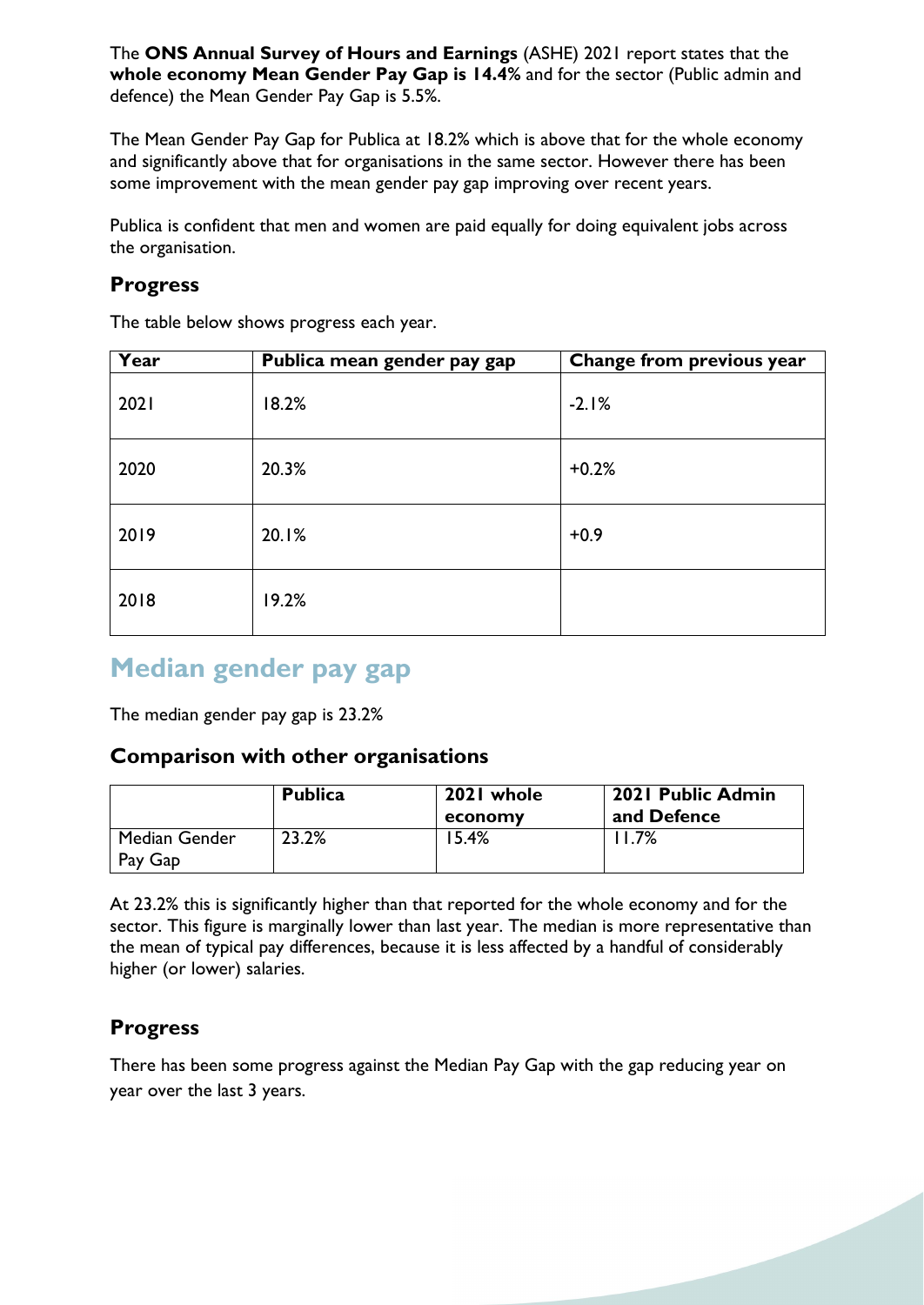| Year | <b>Publica Median Pay Gap</b> | Change from previous year |  |  |
|------|-------------------------------|---------------------------|--|--|
| 2021 | 23.2%                         | $-0.1%$                   |  |  |
| 2020 | 23.3%                         | $-2.4%$                   |  |  |
| 2019 | 25.7%                         | $+0.4%$                   |  |  |
| 2018 | 25.3%                         | $\overline{\phantom{a}}$  |  |  |

## **Full time and part time employees**

|                  | Male | <b>Female</b> |  |
|------------------|------|---------------|--|
| Total            | 85   | 437           |  |
| <b>Full time</b> | 60   | 253           |  |
| <b>Part time</b> | כג   | 84            |  |

Whilst it is only necessary to report all full time relevant employees together, the above diagram breaks the gender group into part and full time employees.

Part time employees is more greatly populated by females. This is influenced by the far higher proportion of women tending to seek a home life balance for family commitments compared to men so they tend to be attracted to part-time roles that can fit around childcare provision. This pattern can also be seen nationally when looking at figures from the Office for National Statistics.

## **Quartiles**

### **What is a quartile?**

A quartile is a pay bracket that represents a quarter of the Council's workforce; the quartiles are in ascending order by rates of pay. The chart below shows the split between male and female employees in each quartile from the lowest to the highest.

#### **Proportion of men and women in each quartile of the companies pay structure**

The table below shows our workforce divided into 4 equal-sized bands based on hourly pay rates. Band A includes the lowest paid 25% (lower Quartile) and Band D cover the highest paid 25% (the upper quartile).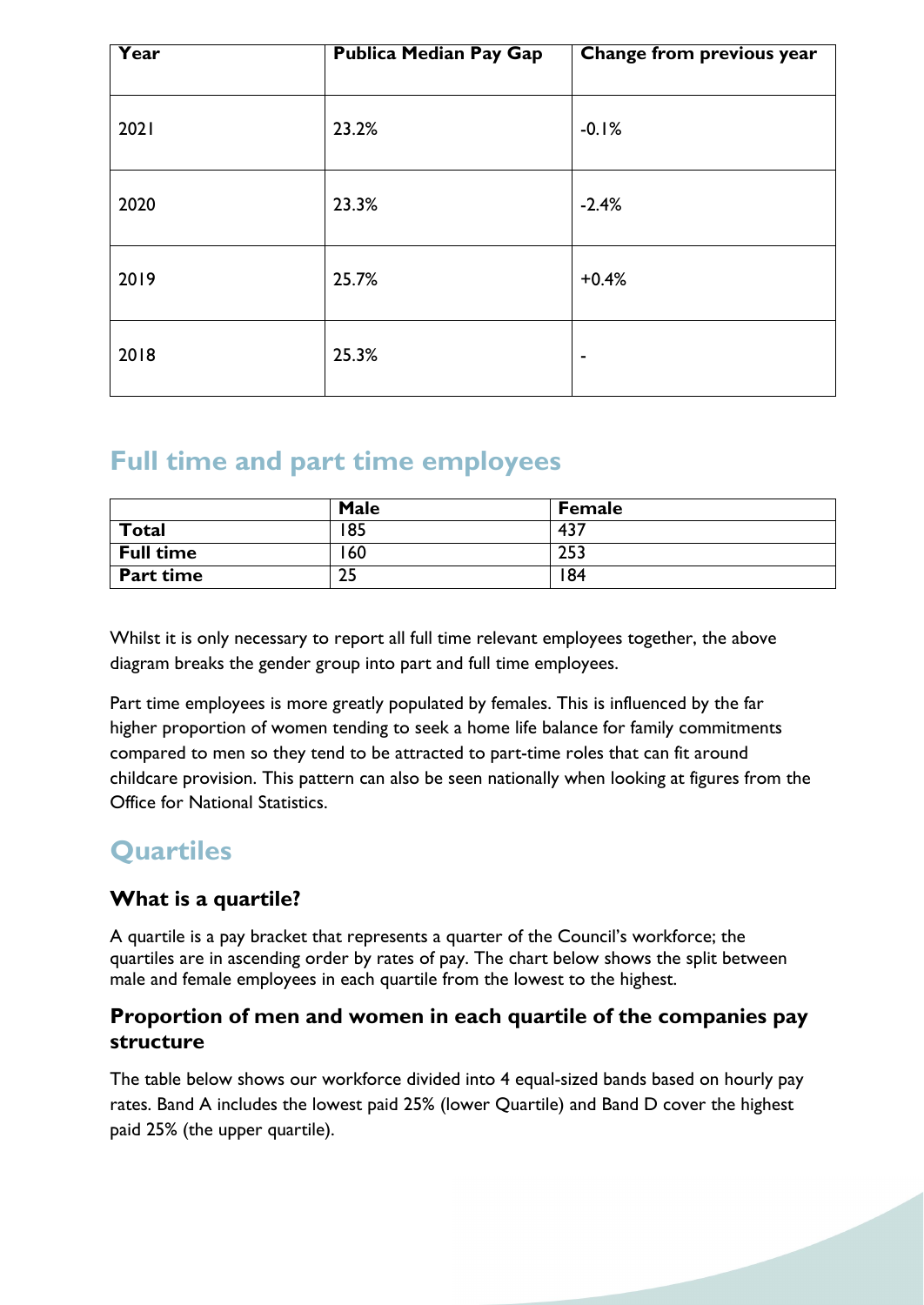| <b>Band</b> | <b>Description</b>                                                                                                      | <b>Males</b>  | <b>Females</b> |
|-------------|-------------------------------------------------------------------------------------------------------------------------|---------------|----------------|
| A           | Includes all employees whose standard hourly rate<br>places them at or below the lower quartile                         | 17.4%<br>(27) | 82.6%<br>(128) |
| B           | Includes all employees whose standard hourly rate<br>places them above the lower quartile but at or<br>below the median | 23.7%<br>(37) | 76.3%<br>(119) |
| C           | Includes all employees whose standard hourly rate<br>places them above the median but at or below<br>the upper quartile | 31.6%<br>(49) | 68.4%<br>(106) |
| D           | Includes all employees whose standard hourly rate<br>places them above the upper quartile                               | 46.2%<br>(72) | 53.8%<br>(84)  |
| All bands   | All employees                                                                                                           | 29.7%         | 70.3%          |

## **Pay gap difference per quartile**

| Group            | <b>Males</b><br>$\mathbf f($ | <b>Females</b><br>(f) | Pay gap<br>(percent) | <b>Males</b><br>(n) | <b>Females</b><br>(n) | <b>Effect on</b><br>overall GPG<br>(percentage)<br>points) |
|------------------|------------------------------|-----------------------|----------------------|---------------------|-----------------------|------------------------------------------------------------|
| All employees    | 18.86                        | 15.42                 | 18.2                 | 185                 | 437                   | $\overline{\phantom{0}}$                                   |
| Band A (lowest)  | 10.33                        | 10.76                 | $-4.2$               | 27                  | 128                   | 3.6 <sub>PP</sub>                                          |
| Band B           | 12.85                        | 12.84                 | 0.0                  | 37                  | 119                   | $-1.3$ pp                                                  |
| Band C           | 17.29                        | 16.90                 | 2.3                  | 49                  | 106                   | $-4.8PP$                                                   |
| Band D (highest) | 26.2                         | 24.34                 | 7.1                  | 72                  | 84                    | $-12.9$ pp                                                 |

The impact of the distribution in each quartile on the GPG can be seen in table above with Band D having the biggest impact.